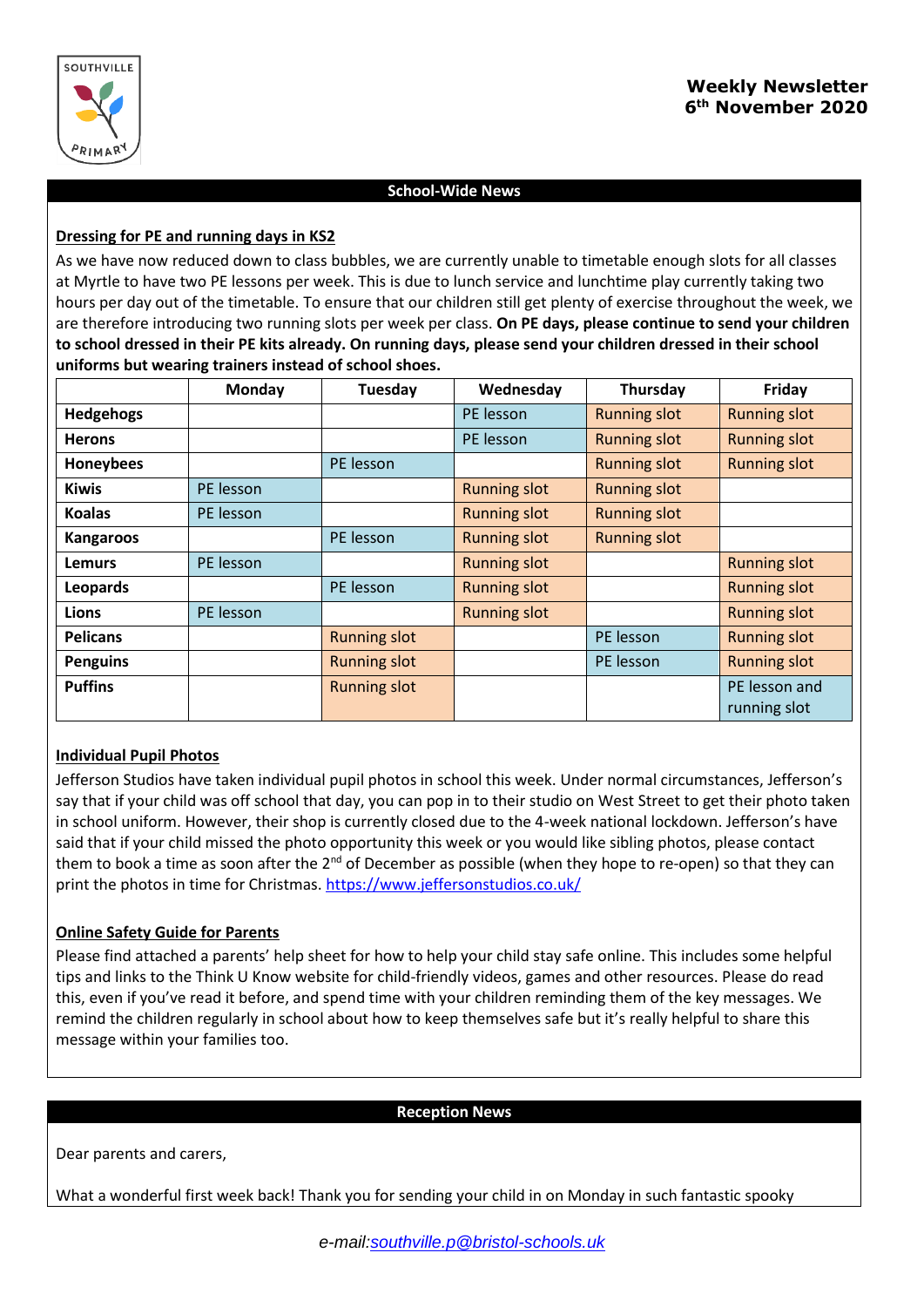

costumes. This term's topic is called 'Stories from Around the World' and you can find more information on our key texts, activities and focus skills on our Curriculum Map. Please also look out for our longer Newsletter containing more information for the term.

Here is a rough outline of the activities that we will be covering next week but please note they may be completed on different days in each class.

| <b>Monday</b>  | Reading books to be collected in<br>٠<br>National Anti-Bullying Week - Focus book: Tyrannosaurus Drip<br>Phonics $-$ ck<br>$\bullet$<br>Maths - Representing 1, 2 and 3<br>$\bullet$<br>PSHE - 'Gentle Hands'<br>$\bullet$                                                                                               |
|----------------|--------------------------------------------------------------------------------------------------------------------------------------------------------------------------------------------------------------------------------------------------------------------------------------------------------------------------|
| <b>Tuesday</b> | Focus book - My World Your World by Melanie Walsh<br>٠<br>Phonics $-e$<br>$\bullet$<br>Maths - Representing 1, 2 and 3<br>٠<br>Jellyfish Class PE (Yoga)<br>$\bullet$<br>Listening and attention session<br>$\bullet$                                                                                                    |
| Wednesday      | Phonics $- u$<br>Maths - Representing 1, 2 and 3<br>Writing task - Writing consonant, vowel, consonant words (CVC words)<br>$\bullet$<br>Octopus Class PE (Yoga)<br>Gardening Club - Starfish<br>New reading books will be sent home                                                                                     |
| Thursday       | Phonics $- r$<br>$\bullet$<br>Maths - Representing 1, 2 and 3<br>Listening and attention session<br>$\bullet$<br>RE - What makes us joyful, peaceful, wonder, reflective, happy and sad?<br>$\bullet$<br>Circle Time - What is your favourite story? Why?<br>$\bullet$                                                   |
| <b>Friday</b>  | Celebrating Diwali (14 <sup>th</sup> November) - The story of Rama and Sita and<br>$\bullet$<br>why/ how do people celebrate Diwali?<br>Starfish Class PE (Yoga)<br>٠<br>Phonics - blending and segmenting practise<br>$\bullet$<br>Maths - Representing 1, 2 and 3<br>٠<br>Listening and attention session<br>$\bullet$ |

#### Stories from home

We would like the children to bring in a book that they love. The books will be kept in a safe place and shared throughout the term at story time. Please make sure their name is in the inside cover. Many thanks in advance. We look forward to reading them!

#### **PTA News**

### **Christmas Trees and crackers for sale!**

Christmas Trees and crackers are on sale now via **PTA events**. Collection will be on Saturday 5<sup>th</sup> December. This